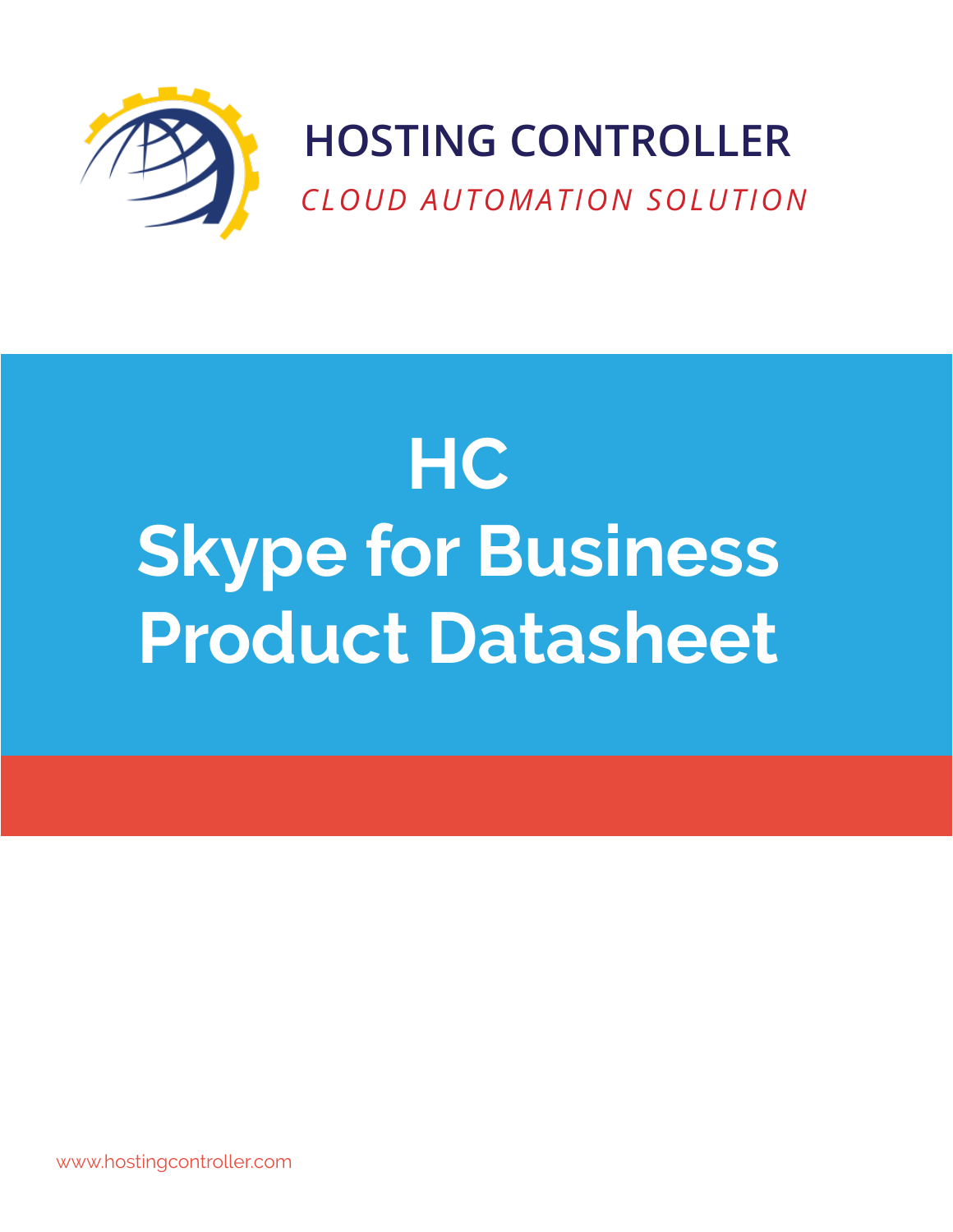

# **What is HC Skype for Business?**

HC Skype for Business provides an all-inclusive web interface to the provisioning and management of Skype for Business accounts. It simplifies the overall process of creating Skype for Business users, SIP domains and segregated tenants, allowing service providers a better chance to offer IM, conferencing, presence information and enterprise-class telephony to their customers.



### **Organization Users**

Have Exchange, SharePoint, Skype for Business and MS Dynamics CRM all enabled on a single user account in Active Directory at once from a central location.

### **Enterprise Voice**

Enable various telephony options on a Skype for Business user yourself through HC zero touch self-care portal.



### **Queues & Workflows**

Manage Workflows and Response Queues with ease.

### **Policies**

Assign Skype for Business policies to users through a user friendly GUI.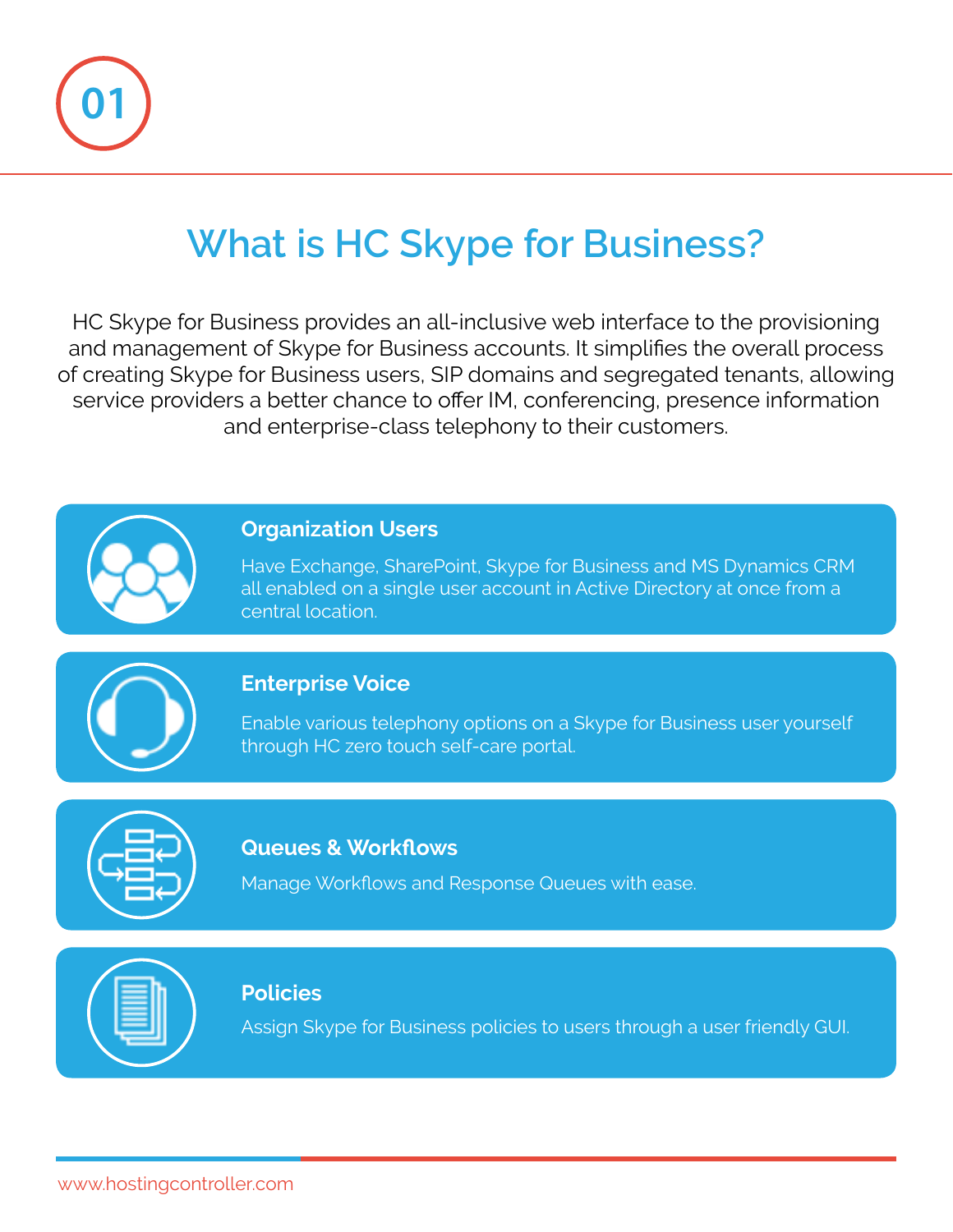

# **Why HC Skype for Business?**

### **Automated Process**

The single biggest advantage of using HC Skype for Business is the automated provisioning of Skype for Business accounts. From the initial stage of ordering a Skype for Business service plan through to the creation of a tenant, HC Skype for Business sees the orchestrated execution of provisioning work flows for the fulfillment of the end-to-end setting-up process.

#### **Channel Support**

Sometimes it's beneficial to go to market via value added intermediaries and let these resellers sell downstream to their customer base. HC Skype for Business let's service providers leverage this power of multiple reseller sales channels. Internet Telephony Service Providers (ITSPs) and other VSPs can quickly reach out to their end customers through these powerful sales channels exposing themselves to new revenue streams.

#### **Customizable Storefront**

Facilitates seamless Skype for Business account sign-up via customer facing online store and a fully automated sign-up process. Customers arriving at the store can pay online and signup for Skype for Business services without the need for manual intervention on the part of the provider and the store is completely white labelled.

### **Relevant Service Packages**

Tailor-made service plans for Skype for Business resources. Bundles telephony, users, SIP domains, response groups, response queues, workflows and a number of other resources into priced hosting packages. Users can purchase packages most relevant to them.

#### **Web Provisioning**

Let's customers provision Skype for Business users, SIP Domains, Organization Units (O.Us) and much more through the web, using a browser of choice. This means no more logging in to the Skype for Business Server Control Panel or Skype for Business Server Management Shell for the purpose of provisioning. This also means creation of SIP Domains without the need of manually updating topologies with topology builder.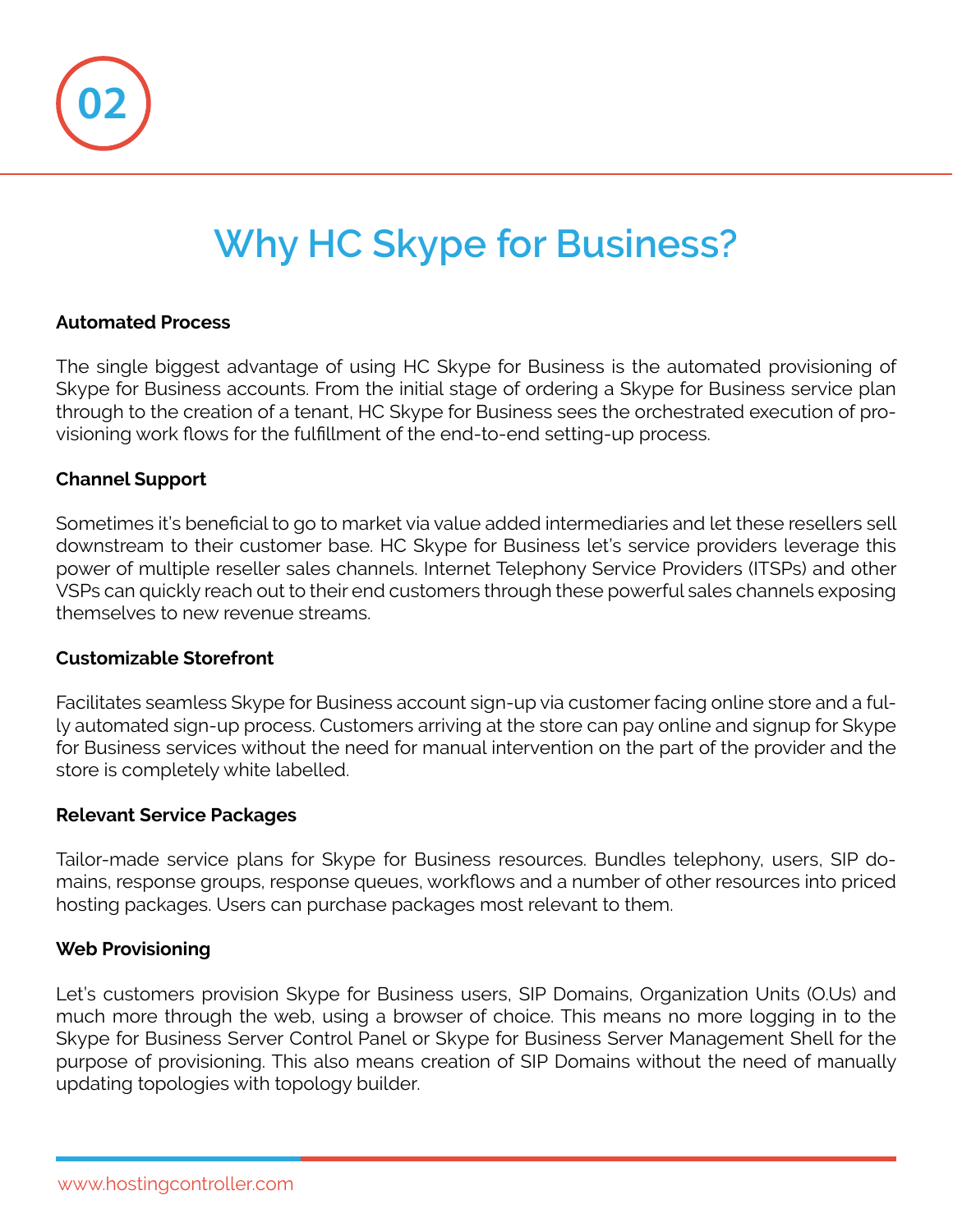

### **Detailed Reporting and Analytics**

Reporting lies at the heart of Microsoft's SPLA program. HC Skype for Business provides accurate reporting for Enterprise usage. Using HC Skype for Business's advanced reporting feature, providers can safely report their SPLA usage every month and be charged for only what they have consumed.

### **Better UX**

Simplifies the overall user experience design to such an extent that Skype for Business customers often find it hard to work without Hosting Controller UI.

#### **Active Directory User Creation**

Automatic creation of a user in Active Directory (A.D.) and enabling of Skype for Business on it. No manual intervention required.

### **Share Organization's Users**

At a time have multiple services, Exchange, SharePoint, Skype for Business and MS Dynamics CRM enabled on a single user account in Active Directory.

### **Billing**

Bill your Skype for Business customers for the resources they have used, complete with automatic invoicing.

### **About Hosting Controller**

Starting out as Windows web hosting automation solution, Hosting Controller over the years has evolved into a leading cloud automation solution. The notion pivotal to HC is "all under one umbrella". Centered on this HC endeavors to bring a granular, role based orchestration software. A solution that allows:

- Hosting Service Providers
- Saas Providers
- Datacenters
- Telcos

to effectively manage their private, public and hybrid clouds. With special emphasis on Microsoft Enterprise Applications, HC enables datacenters and SaaS providers literally of any size to deploy and swiftly launch a broad range of on-demand software within no time. Besides Microsoft Exchange, SharePoint, Lync, Skype for Business and Dynamics CRM, HC provides a coherent, multi-tenant, self-served web interface to a wide range of out of the box applications. To top it all,HC is home to a world class Virtualization suite sanctioning an easy and scalable way to provision and manage Virtual Private Servers (VPS).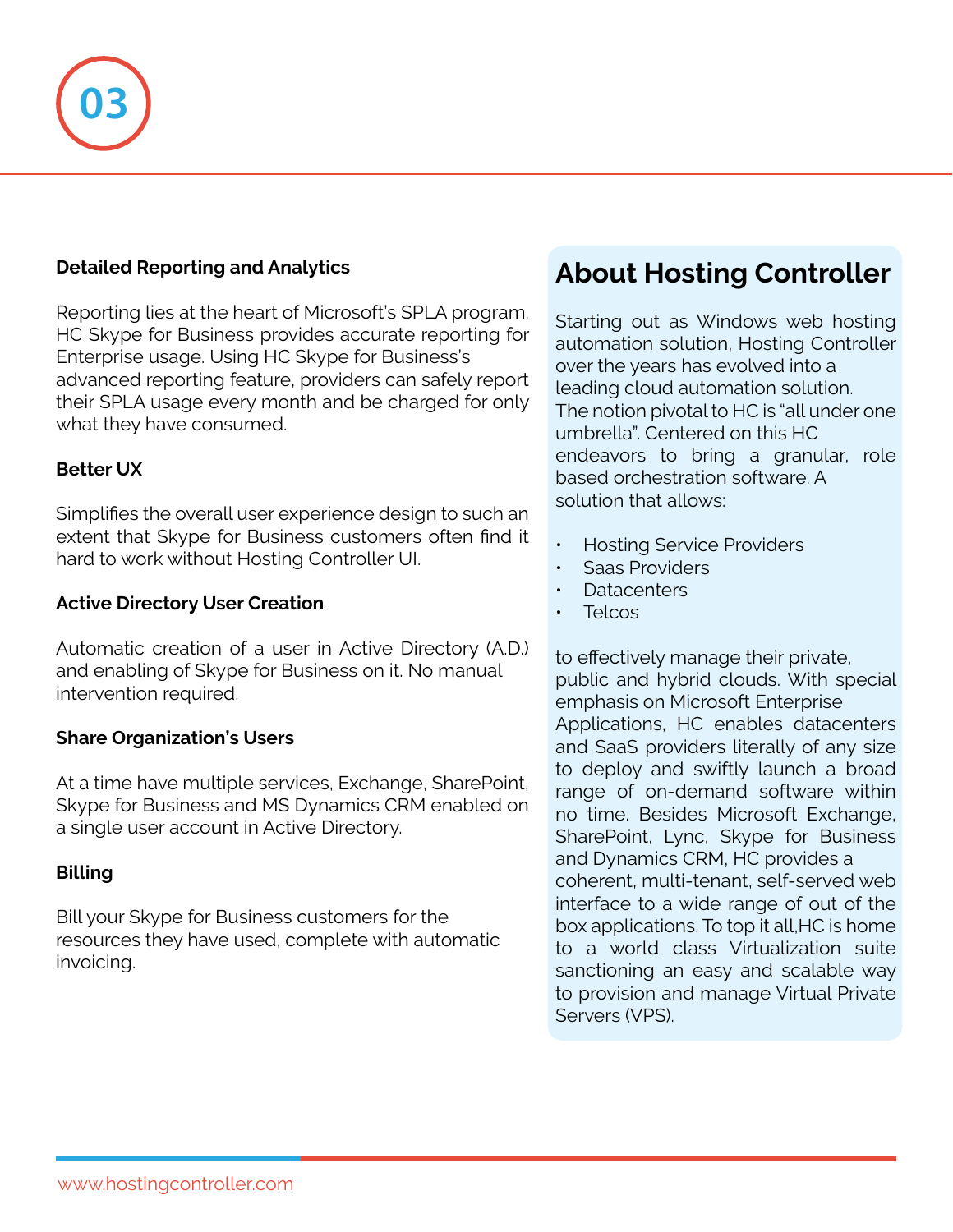

# **Key Features**

### **Multi-tenancy**

Prevents Skype for Business users of one organization from viewing the presence information of users in other organizations. Nicely separates tenants and their management into compact containers of their own.

### **Single Interface**

A market-ready wrapper facilitating the management of Active Directory, Skype for Business and Invoicing from a single interface.

### **API Availability**

A strong API allowing integration with external applications and interfaces.

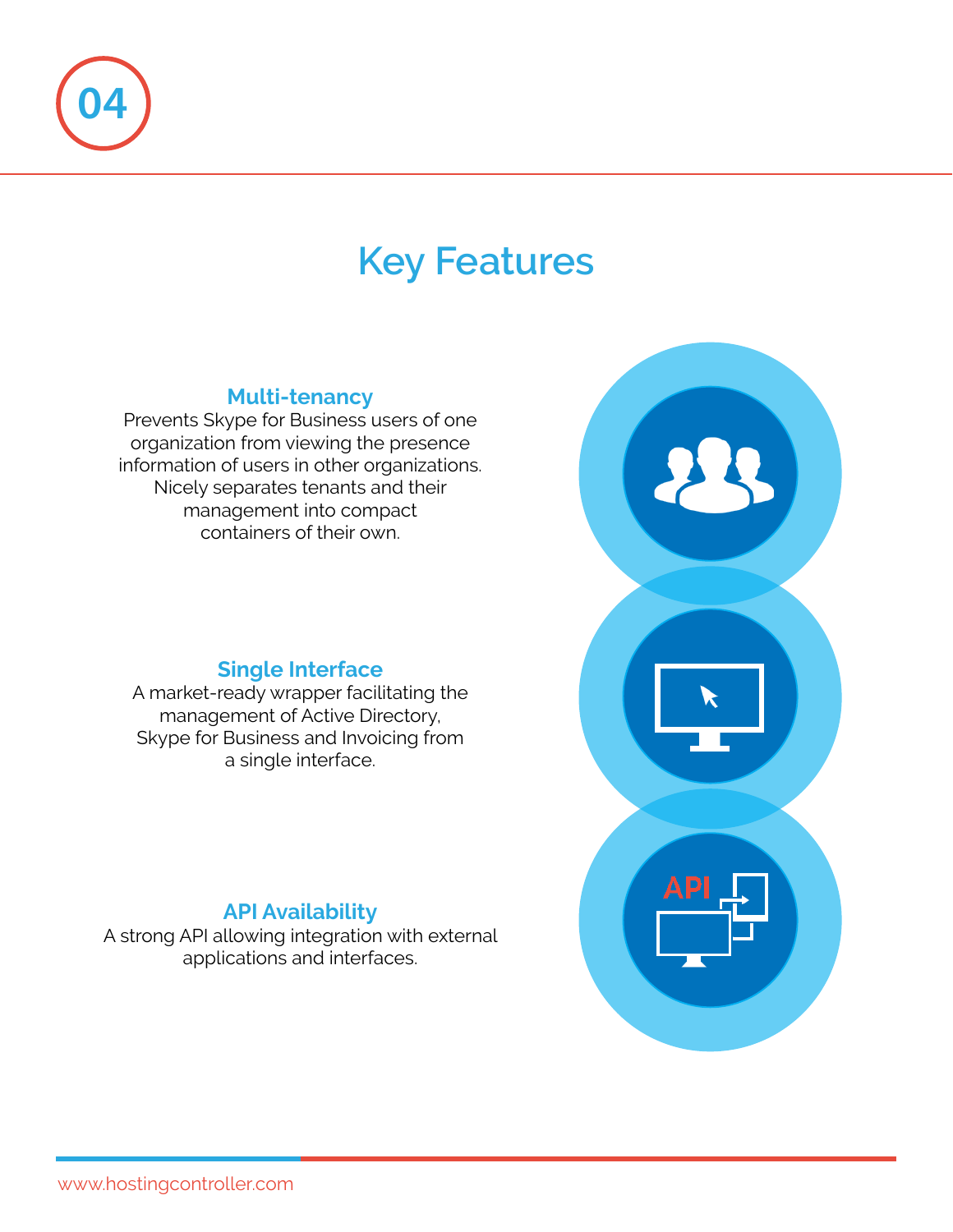

# **Features**

With an elaborate feature set HC Skype for Business Module puts you precisely in control of your Skype for Business resources. Here is a complete list of features that fortifies the overall provisioning process.

### **Simple URL Naming Options**

Select a Simple URL Naming option of choice

### **Active Directory Management**

Create/delete/disable Skype for Business user in Active Directory

Create/delete Skype for Business users in bulk Enable SIP services on an existing AD user

Modify user's general profile

Change Skype for Business user's password

Display SIP user's status

Define telephony options for user

Define policy for user

Configure call forwarding for user

Create/delete Skype for Business enabled organizations (O.U)

Enable multiple services, Exchange, SharePoint and Skype for Business services on a single AD user

### **Telephony Options for Skype for Business User**

- a) PC to PC
- b) Enterprise Voice
- c) Audio Video Disabled
- d) Remote Call Control
- e) Remote Call Control Only

### **Policies for Skype for Business User**

- a) Conferencing Policy
- b) Client Policy
- c) Client Version Policy
- d) Location Policy
- e) Archiving Policy
- f) External Access Policy
- g) PIN Policy
- h) Persistent Chat Policy

### **SIP Domains**

Create/delete SIP domains in specific organizations

### **Line URIs**

Add/delete Line URIs Assign Line URI(s) to customers Check the current status of URI, which customer the URI is assigned to

### **Skype for Business Server Pools**

Assign Server Pool to resellers Assign Server Pool to Skype for Business users

### **Skype Application Services**

Assign Skype Application Service to customers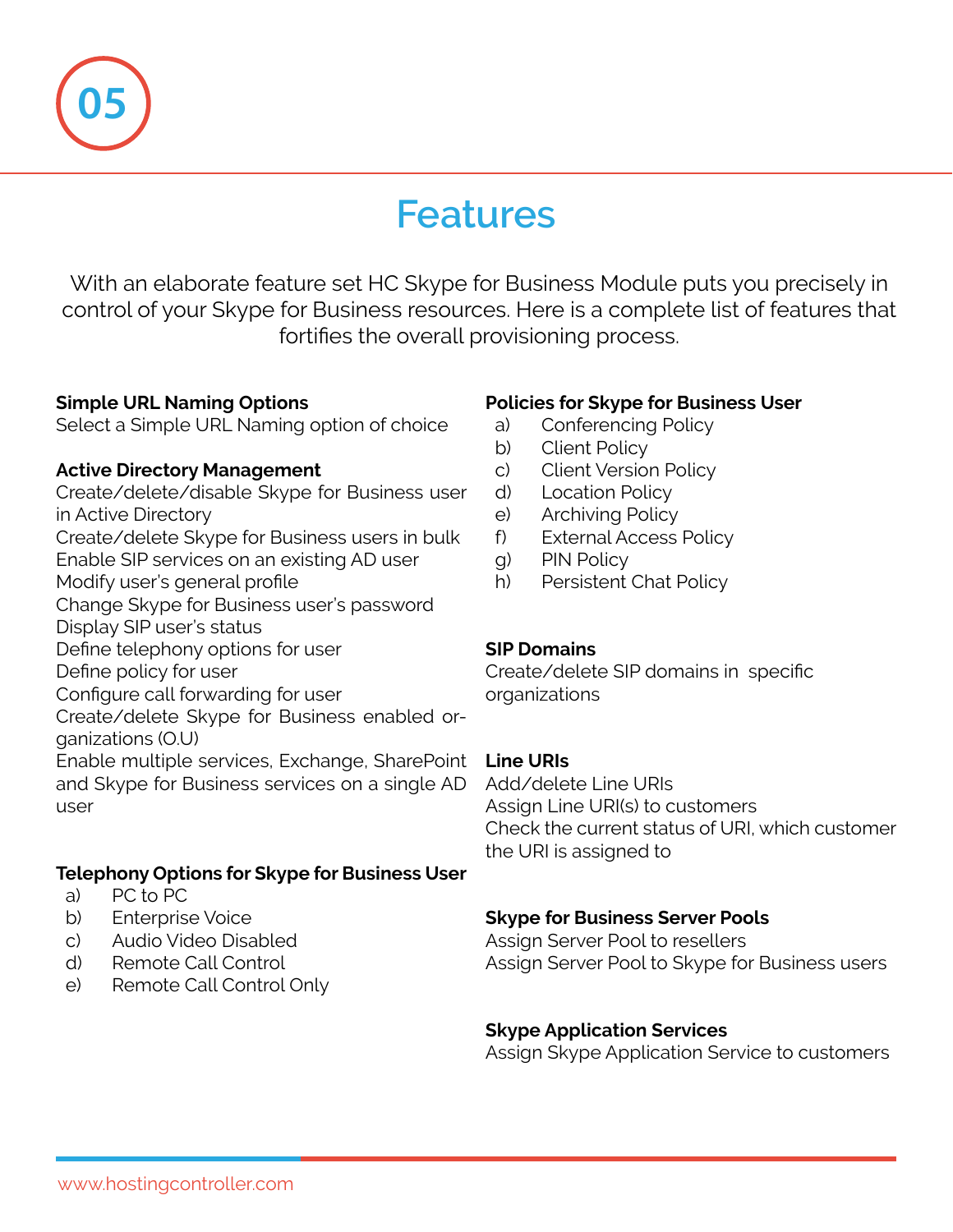

# **Continued . . .**

### **SIP Federated Domains**

Add/delete SIP Federated domains Allow/block domain type

### **Response Groups**

Add/delete Skype for Business Response **Groups** Modify Skype for Business Response Groups Modify Participation Policy Modify Routing Method Set Alert time Include/remove Enterprise Voice members

### **Response Queues**

Create/delete Response Queues Modify Response Queues Modify Timeout settings Modify Overflow settings Include/remove Route Calls to Agents (Groups)

#### **Workflows**

Create/delete/disable Skype Workflows Modify Workflow general Information Define Workflow Type (Managed/Unmanaged) Include/remove Managers Enable/disable Welcome Message Select a file for Recording Text To Speech Define music for callers placed on hold Configure Interactive Voice Response (IVR) **Workflow** 

### **Skype for Business Service Plans**

Create/sell priced Skype for Business service plans

### **Reports**

Generate Enterprise usage/SPLA reports View Skype for Business server report View total number of SIP domains View total number of SIP users